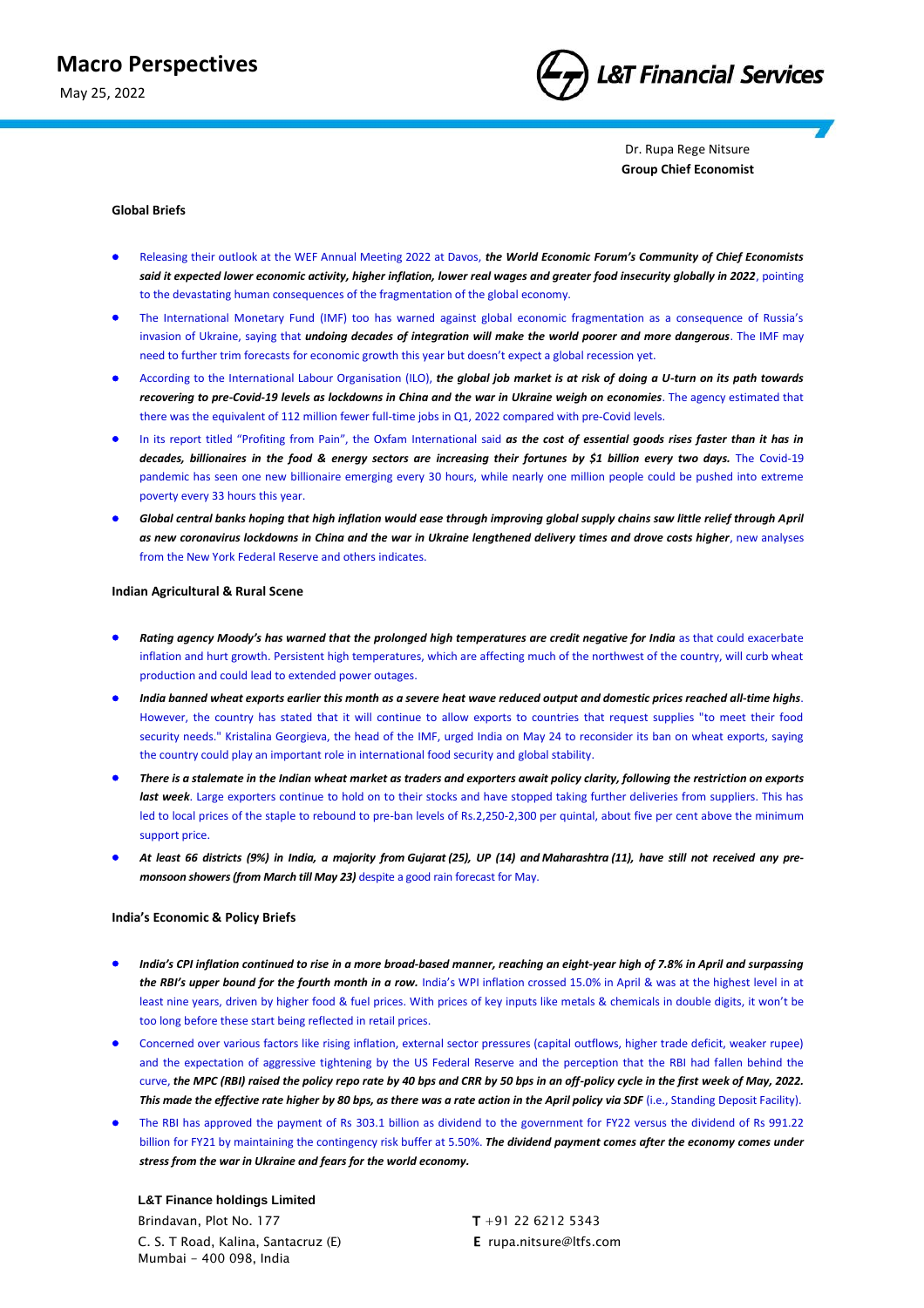

- *India's Central Government too has taken five major steps to slash down food & fuel inflation.* The government has permitted the import of 2 MT of crude soy and sunflower oil per annum, for two years, at zero customs duty. It has also cut basic customs duty on crude palm oil to 10% till September. It has put a cap on the sugar exports and included it under the 'restricted category' with effect from June 1. It has also banned wheat exports to bring stability to wheat prices. It has reduced central excise duty on petrol by Rs 8 per litre and by Rs 6 on diesel to reduce the price of petrol by Rs 9.5 per litre and diesel by Rs 7. States like Kerala, Rajasthan, Maharashtra, Odisha and many more also reduced the value added tax on the fuel prices following the central government announcement. This will have a wide effect on the prices of food and all other goods due to lower transportation costs. Last but not the least, the Government has decided to give an additional Rs 1.10 trillion to the farmers as a fertiliser subsidy.
- *According to analysts, the government's recent moves could hurt growth and its fiscal deficit could widen by 40-50 bps.* Moreover, higher borrowing costs due to rate hikes and measures such as export taxes (that can slow capital spending) will hurt growth prospects.
- *Over the past few months, the RBI has brought out the heavy artillery to defend the rupee, but another significant drop in its arsenal of reserves will be alarming for foreign investors,* says Abhishek Goenka, founder and chief executive officer at IFA Global in an interview to Informist. India's foreign exchange reserves stood at \$593.28 billion as on May 13, down around \$49 billion from the peak in October. During the same period, the rupee depreciated over 9% against the US dollar as the war between Russia and Ukraine, as well as the prospect of policy tightening by major central banks pushed emerging markets out of favour.
- *India's merchandise exports rose by 21.1% (y-o-y) to USD 23.7 billion during 1-21 May 2022, according to government official.* The key sectors that recorded healthy growth in exports include petroleum products, engineering goods and electronic goods. During the period under review, petroleum products, engineering and electronic goods' exports grew by 81.1%, about 17% and about 44%, respectively.

### **India's Industrial & Services Sectors**

- *India Ratings and Research (Ind-Ra) has given a neutral outlook for the infrastructure sector for FY23, with negative outlook for airports and wind power projects.* According to the ratings agency, headwinds for infrastructure sectors during FY23 are downward revision in economic outlook, elevated commodity prices, rising interest rates, land acquisitions delays, construction stage risks and counterparty risks.
- *The rise in global interest rates and the depreciation of the rupee is likely to reduce the appetite of India Inc to mobilise funds through external commercial borrowings (ECBs)* in the coming months.
- *Weak rupee has adversely impacted the fast moving consumer goods companies.* Prices of many inputs, including packing materials, are linked to the value of the rupee as well as global commodity prices.
- *As per the FADA data, during April, 2022 apart from passenger vehicles and tractors which grew handsomely by 12% & 30%, two-wheelers, three-wheelers and commercial vehicles are yet to turn green* as these categories were down by -11%, -13% & - 0.5%, respectively.
- *India's services exports touched a record high in 2021-22 largely led by software services, and professional and management consulting services*, even as contact sectors like travel, recreational services, and construction remained affected due to the pandemic.

# **Indian Financial Markets**

- *Liquidity in the Indian banking system is currently estimated to be in a surplus of Rs 3.30 trillion.* Liquidity surplus has narrowed due to outflows on account of GST payments and a hike in the CRR of banks that sucked out around Rs 870 billion from the banking system.
- *Government bond market is witnessing very high volatility*. The yield on 10-Yr benchmark paper had touched a high of 7.40% on May 4<sup>th</sup>, when RBI tightened the policy off-cycle in an aggressive fashion. This was up by 67 bps since the beginning of this year. While the movement in US treasury yields and crude oil price influence day to day movement in the G-Sec yields, concerns over India borrowing extra due to the Government's fiscal measures are weighing on the sentiment. Traders will closely observe the impact of the government's growth boosting & inflation curbing measures on the Government's revenues.
- *Yields on corporate bonds are confined to a narrow range* currently amid very low trade volumes. Everybody is waiting for the June policy action. While the shorter-end segment still sees some traction, the longer-end segment remains muted due to lack of supply.

**L&T Finance holdings Limited** Brindavan, Plot No. 177  $T + 91 22 6212 5343$ C. S. T Road, Kalina, Santacruz (E) **E** rupa.nitsure@ltfs.com Mumbai - 400 098, India